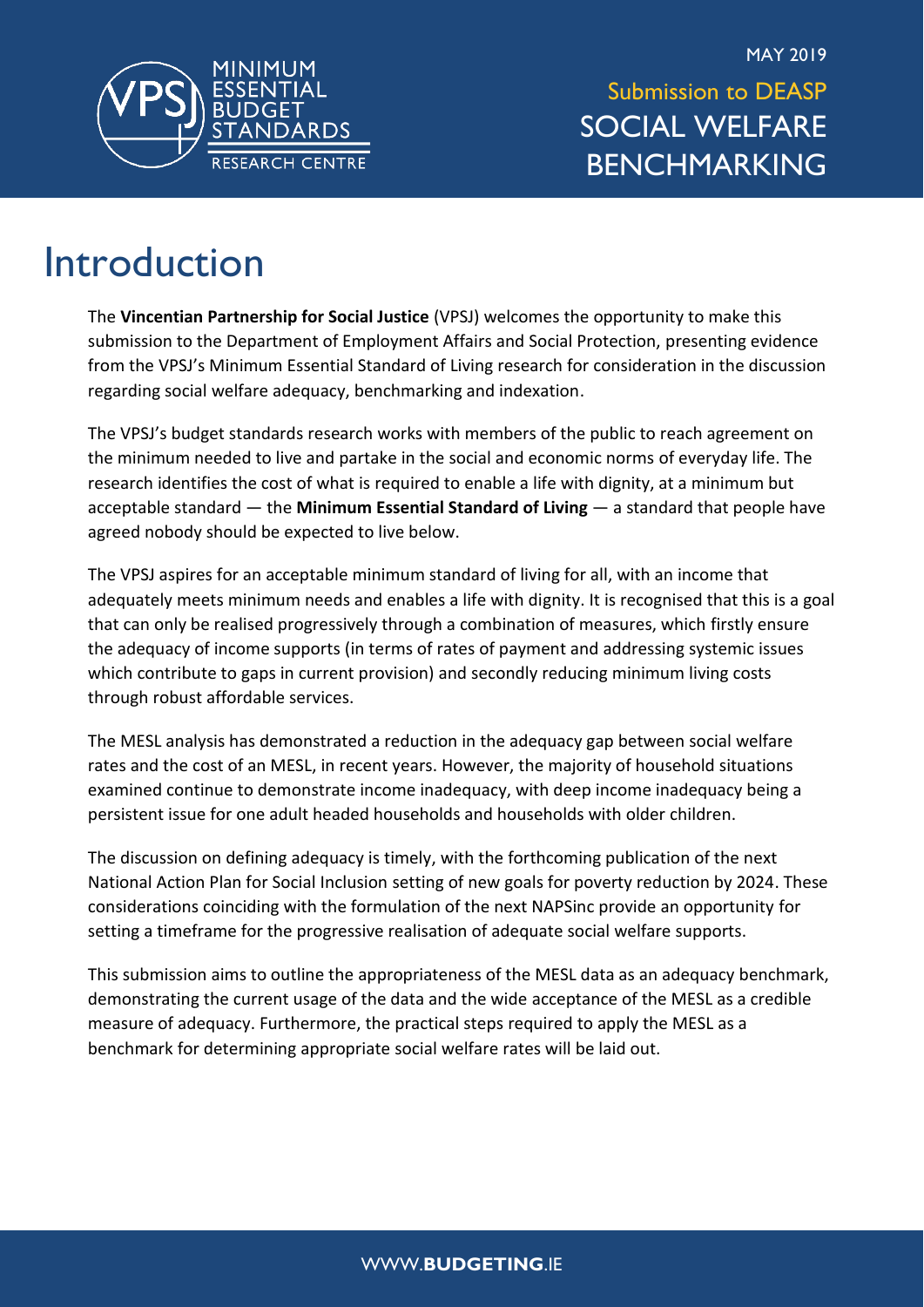# Income Adequacy & Budget Standards

A primary recommendation from the Commission of Social Welfare<sup>i</sup> was that social welfare should provide a minimally adequate income. A subsequent ESRI<sup>II</sup> review and analysis of this recommendation examined multiple approaches to establishing an adequacy benchmark.

This review considered the potential of budget standards research, acknowledging the transparency of the approach and the how the method 'can tap into common understanding of what adequacy means' (Callan, et al, 1996: 58). While expressing reservations about the potential for subjective judgements to be incorporated into the consumption basket, the authors found that budget standards (while time and resource intensive) could play a role in contributing to assessing adequacy of social welfare rates.

The main potential of budget standards is not to define what constitutes an adequate standard of living, but rather to outline the financial consequences of a specified and defined living standard and thus provide a point of reference in assessing the adequacy of current income support rates. (Callan, et al, 1996: 141)

It is argued that defining 'income adequacy' will reflect judgements, values and attitudes, and that while research and evidence cannot be substituted for these judgements, it can inform them (Callan, et al, 1996). The 1997 NAPS re-iterated this point, recognising that consideration must be given to the appropriate indicators and reference points to properly inform policy debate and political decisions on adequacy.

Subsequently the *Social Welfare Benchmarking and Indexation Group* discussed adequacy in terms of enough 'to provide every person with sufficient income to live life with dignity' (Kennedy, 2001: 6). Their deliberations reached the conclusion that there was a potential for consensual budget standards research establishing the cost of actual living standards, and ascertaining 'what people see as the minimally decent levels of living' (Kennedy, 2001: 17).<sup>iii</sup>

It is in this context that VPSJ's MESL consensual budget standards work was undertaken, and continues to contribute a unique indicator to the ongoing debate on what constitutes a socially acceptable minimum level for a life with dignity. The research provides a unique vein of evidence to shine a light on what is needed to avoid poverty, enable participation and inclusion; and to inform debate on where the appropriate level of a minimally adequate income may lie.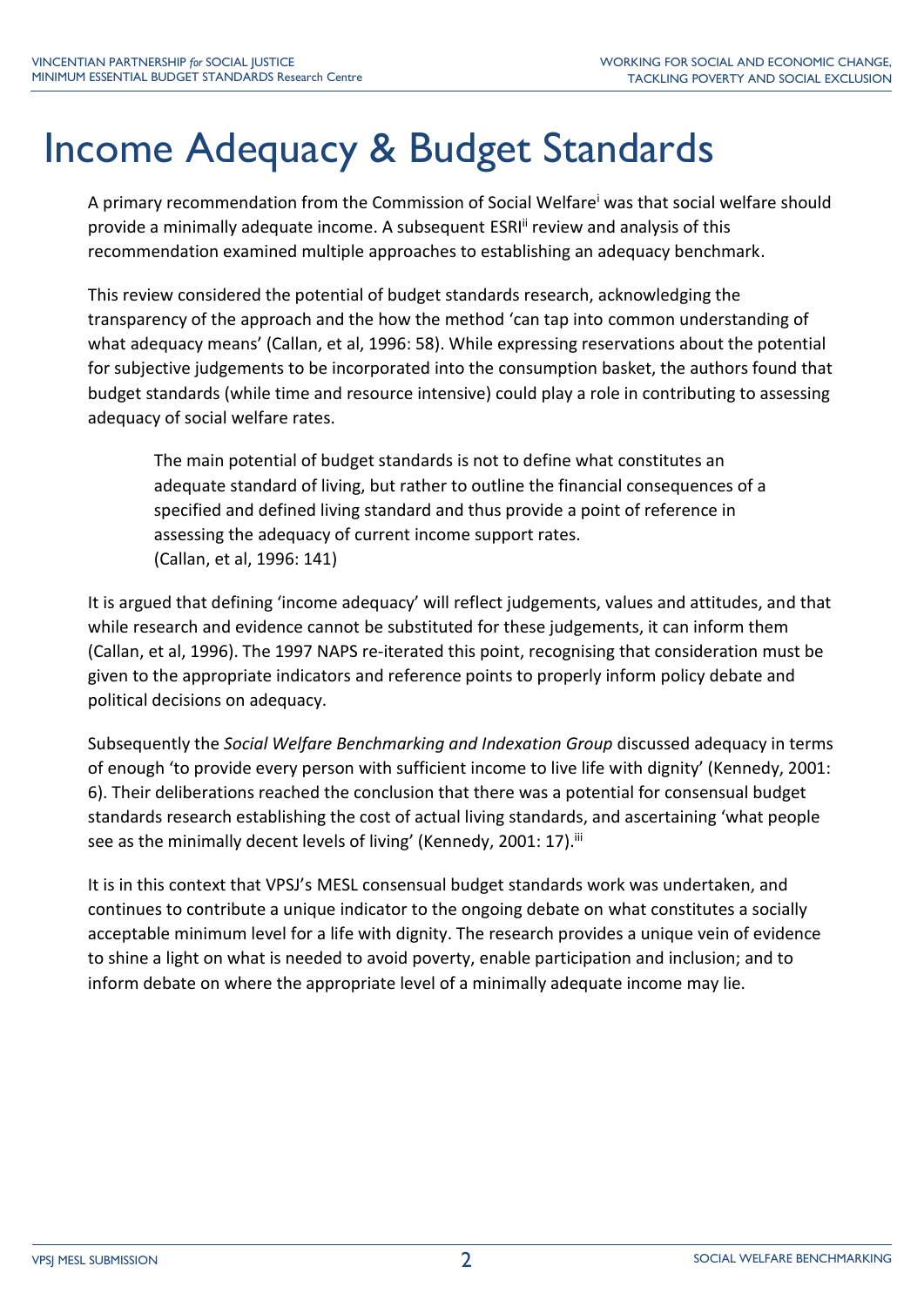# MESL Research Background & Context

The VPSJ's Minimum Essential Standard of Living (MESL) budget standards research works with members of the public to reach agreement on the minimum needed to live and partake in the social and economic norms of life in contemporary Ireland.

Through working through multiple phases of deliberative focus groups, iterative in-depth discussions with members of the public produce a negotiated consensus on what people regard as essential for a socially acceptable minimum standard of living. The research places an emphasis on 'needs, not wants', and produces comprehensive, transparent, itemised lists (of over 2,000 items, goods and services) detailing what is required to meet minimum needs and enable an acceptable minimum standard of living.

This understanding of an acceptable minimum standard of living, embodies the concepts which underpin the human right to an adequate standard of living, and reflect the Irish Government definition of poverty which emphasises the ability to have a "standard of living which is regarded as acceptable by Irish society generally" and to participate in normal activities.

The MESL translates these concepts into a practical measure, providing a direct and tangible benchmark which establishes the average weekly cost of the basket of goods and services agreed as necessary for a minimum socially acceptable standard of living. In essence the MESL provides an alternative, and complementary, measure for assessing relative poverty – as understood in terms of ability to participate in normal activities and have a dignified minimum standard of living which is regarded as acceptable by society generally.

The MESL data provides a unique evidence-based benchmark against which to assess the adequacy of social welfare and minimum rates of pay and shines a light on the extent to which current income supports enable a socially acceptable minimum standard of living. An income below the MESL threshold means individuals & households must choose which essentials to go without in order to make ends meet.

The research to establish, expand, and maintain the MESL expenditure needs data has been ongoing since 2004. The dataset now establishes the minimum expenditure and income needs of 90% of households across urban and rural Ireland<sup>iv</sup>.

The MESL dataset provides the minimum expenditure need for the following:

Household Types **Child Age Groups** 

- Two Parents, with 1 to 4 children
- One Parent, with 1 to 4 children
- Single Adult, working age
- Cohabiting Couple, working age
- Pensioner, living alone
- Pensioner Couple
- - Infant
	- Pre-School
	- Primary School
	- Second Level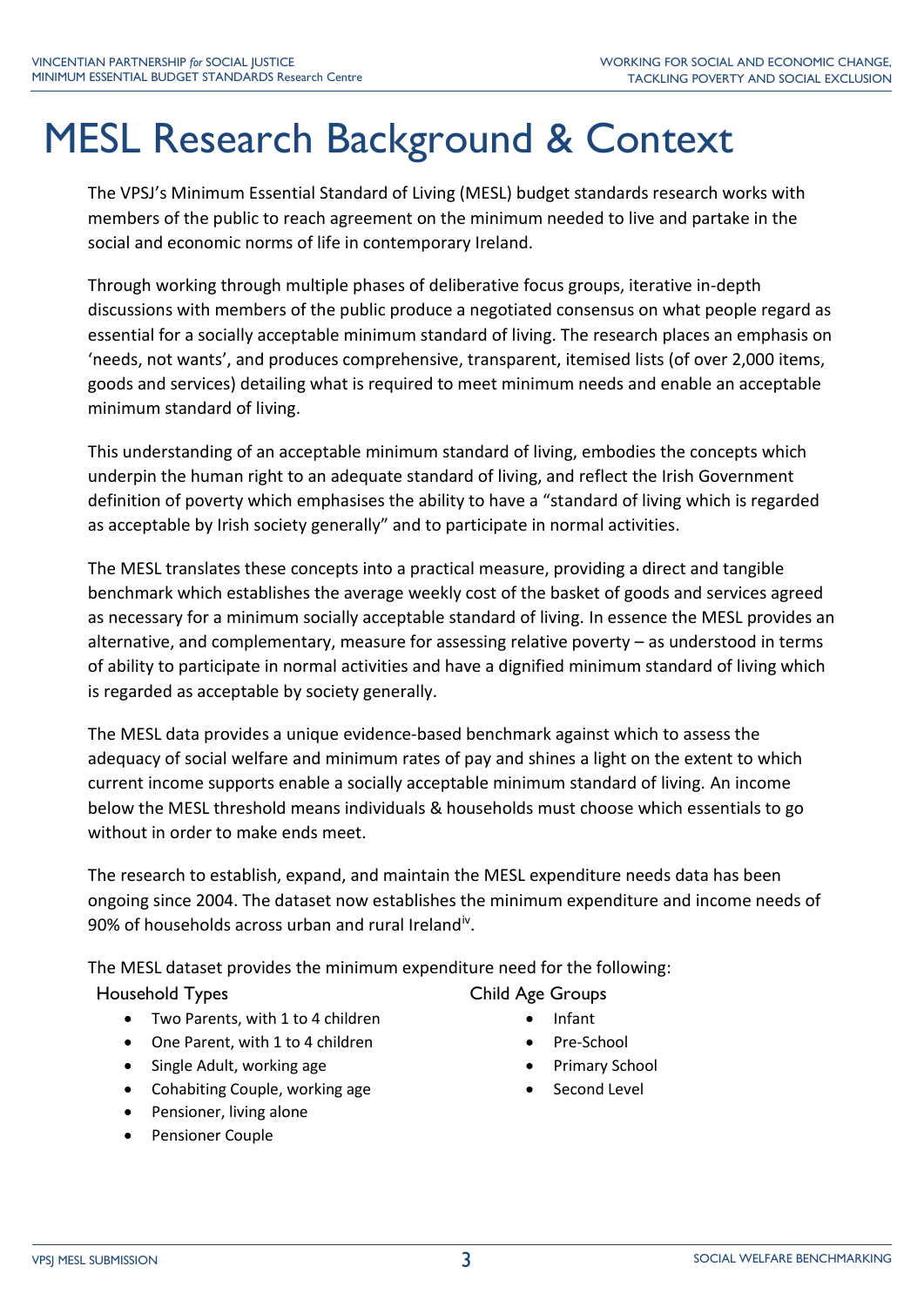### MESL – An established, credible, and accepted data source

Since the inception of the VPSJ's budget standards research in 2004, and publication of the first tranche of Minimum Essential Standard of Living household budgets in 2006, ongoing research has expanded the dataset and updated the budgets annually.

The research applies a methodology which is recognised internationally and the Irish MESL data contributes to cross national work sponsored by the European Commission. Moreover, the MESL data is now widely accepted as a representing a credible and tangible adequacy benchmark, and is an established reference point in policy debate in Ireland. This is demonstrated by the extensive use of the research by NGOs and Community & Voluntary organisations in their work to address poverty and social exclusion, and engagements with government.

The MESL data also forms the basis of the Insolvency Service of Ireland's reasonable living expenses, which have withstood the scrutiny of financial institutions, the judiciary and households entering personal insolvency arrangements. The MESL data also provides the evidence base for the Living Wage, which has been accepted as representing the floor of acceptability which no one should be expected to live below by both trade unions and notable employers (including Ikea, Aldi and Lidl).

In summary, the MESL data provides an evidence based adequacy benchmark, which is methodologically robust, grounded in social consensus and informed by lived experience. These unique qualities have lead to the data gaining crucial mainstream acceptance as credible and robust.

# MESL Benchmarking Adequacy

The MESL expenditure dataset is adjusted annually and an accompanying analysis of the changing minimum expenditure and income needs is produced. The analysis benchmarks the income adequacy of social welfare supports and minimum wage employment for multiple scenarios.

To track the changing trend of social welfare income adequacy the annual MESL analysis includes an assessment of 214 test cases, benchmarking the adequacy of social welfare supports when in an urban area and living in social housing (rent supplement for working-age households without children). v

This analysis has shown that the Adequacy Gap between MESL need and social welfare supports has been reducing, and recent years have shown incremental improvements in the number of household cases demonstrating adequacy. There has also been notable progress in reducing the rate of deep income inadequacy (where social welfare falls below 90% of MESL expenditure need).

The 2018 analysis found that social welfare falls short of the MESL standard in 157 of the 214 urban based cases examined. This is an improvement from 2017, when 169 cases demonstrated income inadequacy. Additionally, in 2018 the adequacy gap reduced in all cases, with the proportion of minimum need being met by social welfare increasing. Of the 157 household cases with income inadequacy, over half (90 cases) demonstrate deep income inadequacy, where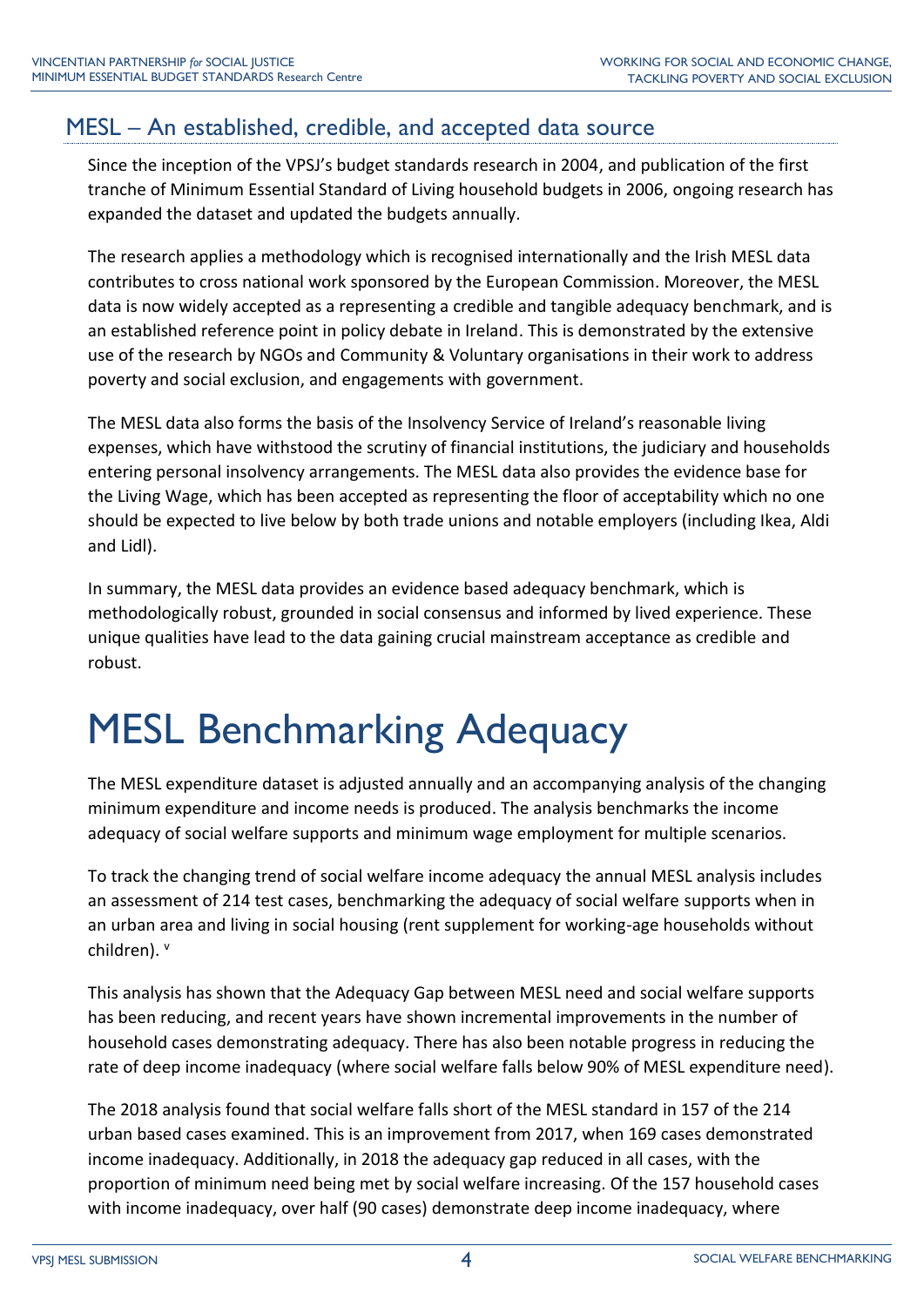income meets less than 90% of minimum need. This is a marked improvement from the position in 2017, when over two thirds (110) of the inadequate cases were in deep income inadequacy.

Initial analysis for 2019 has found that the rate of inadequacy and deep income inadequacy is continuing to reduce. However, deep inadequacy persists and is exclusively found in households which are either headed by one adult, i.e. single working-age adult and lone parent households, or in households with older children. These issues raise important questions about the relativities between rates of payment in the social welfare as currently structured.



Graph 1 2018 Social Welfare benchmarked against urban MESL expenditure (12 illustrative households)

## Social Welfare Rate Relativities

The VPSJ has previously highlight the issue of older children, aged 12 and above, having additional and different needs compared to younger children. Budget 2019 brought a vital first step to rebalancing the rate of support for older children in social welfare dependent households. It however remains the case that the rate of Qualified Child Increase for older children underestimates their costs relative to younger children.

The MESL data also shows that the costs for a two adult household compared to a one adult household do not scale in line with the standard equivalence scale used to inform the relative value of social welfare rates in the Irish system.

Crucially the equivalence scale used underestimates the cost of one adult headed households compared to two adult headed households, and consequently the resulting social welfare rates underestimate needs for households headed by one adult, i.e. lone parent households and single adults of working age.

The current structure of the social welfare system implicitly regards a couple as requiring 1.66 the income support of a single headed household. Analysis of the MESL data finds that the minimum needs<sup>vii</sup> of a working-age couple, either parents or couple without children, cost 1.5 times that of an equivalent one adult headed household, either lone parent or single working-age person.

*<sup>(</sup>Source: MESL 2018 Update Report)* vi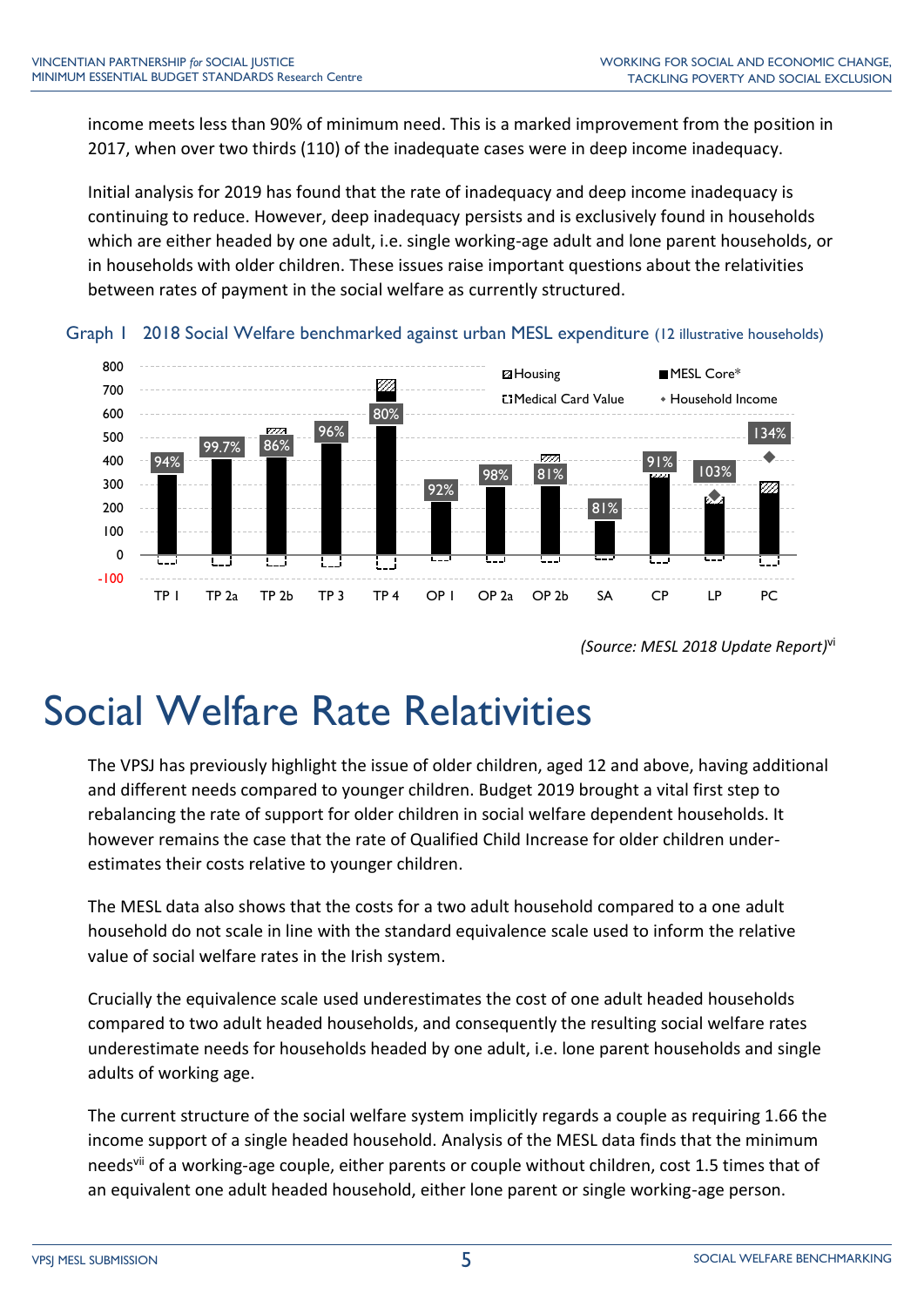This is not because the second adult consumes less than the first, but instead that there are significant economies of scale available to two adult households which reduce the relative cost of the second adult in the household. For example, there are economies of scale available in food costs and home energy costs for couple headed households compared to single headed households. This finding has been observed not only in Ireland but also in other countries with developed minimum budget standards research, a forthcoming paper examines the situation in Ireland, the UK, France and Portugal.

SILC data demonstrates that working-age single headed households are the groups with higher risks of poverty, deprivation and consistent poverty. The MESL analysis has also found that households headed by one adult demonstrate a greater rate of income inadequacy and deeper inadequacy than two adult households.

#### Rebalancing to achieve income adequacy

To address this imbalance and move towards a social welfare system that adequately meets minimum needs consideration must be given to the structure of the system and the relativities within it.

Taking income adequacy as the starting principle would mean ensuring the basic working-age personal rate meets the minimum needs of a single working-age person without dependents. From that basis, additional supports can be provided to ensure adequacy for household with dependent adults and children. Further supports (in the form of income and services) can then address the additional and different needs which arise from specific circumstances, most crucially supporting people with a disability.

To model how the relative rates of social welfare payment could be adjusted to ensure income adequacy, the MESL need of an urban working-age single adult is taken as the basis. Based on current MESL expenditure need, and applying a system of rates based on the following:

| Personal Rate             | 100% of MESL need of working-age urban single adult |
|---------------------------|-----------------------------------------------------|
| Qualified Adult           | retained at current level                           |
| Qualified Child, under 12 | increased to 100% of primary level need             |
| Qualified Child, over 12  | increased to 100% of second level need              |

If the rates of payment were modelled on the above relativities, results in the following adequacy assessment for the 214 test cases tracked:

- 204 of the 214 test cases demonstrate income adequacy
- no cases of deep income inadequacy
- the 10 cases demonstrating inadequacy are within 5% of meeting MESL need
- the inadequacy cases are households with three or four teenage children, the income inadequacy is due to the treatment of QCI in differential rent calculationsviii.

It must be stated unambiguously, that this is not a recommendation to reduce the current nominal value of the Qualified Adult rate. But rather to give consideration to rebalancing the system over time, focusing on increases in the Personal Rate and Qualified Child rates, allowing the Qualified Adult rate to reduce in relative value.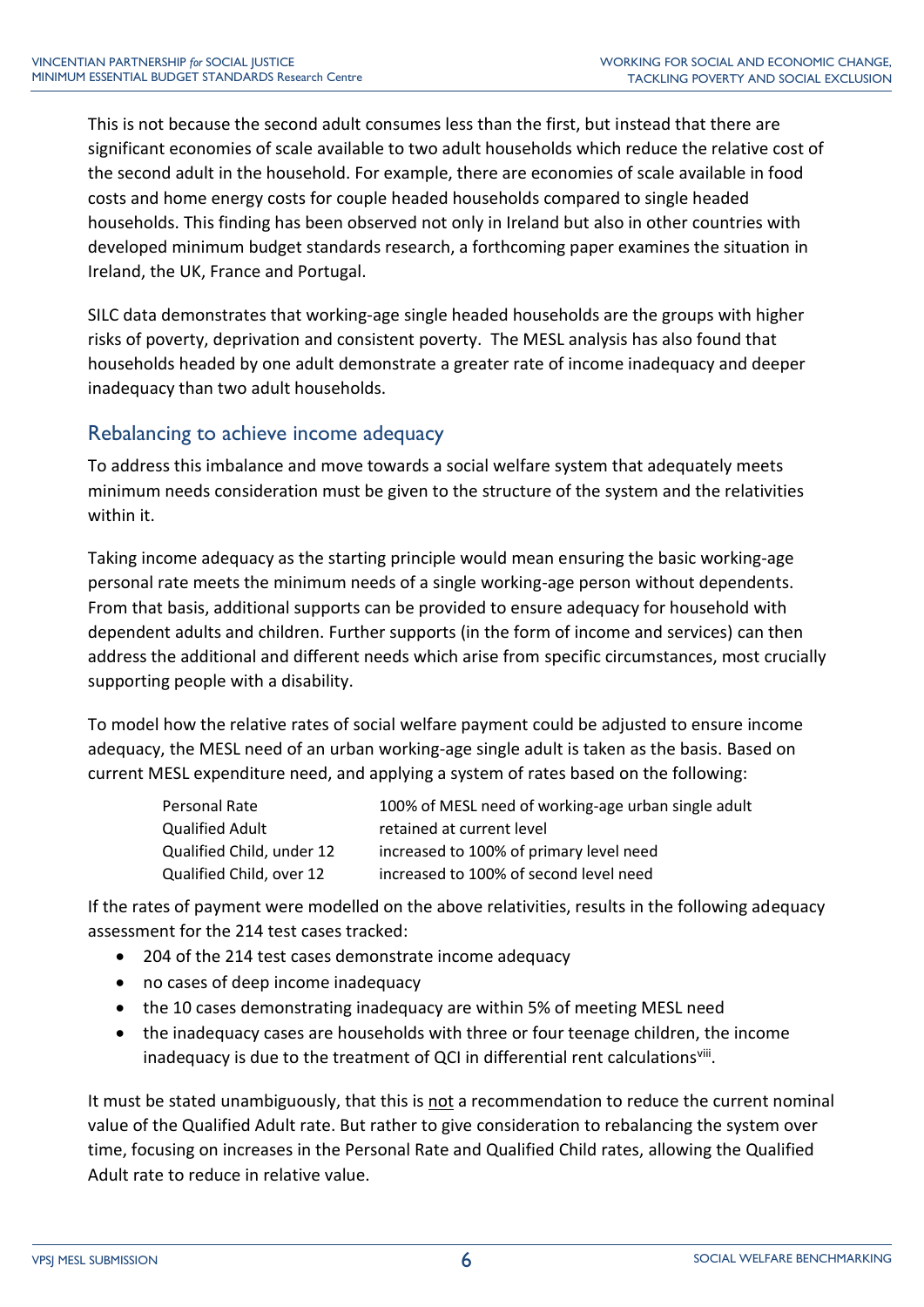## Indexation - CPI

There is a body of evidence<sup>ix</sup> which demonstrates that inflation, and changes in the overall cost of living, are felt differently by various social groups and at different income levels. Broadly speaking, this is due to the average basket of goods used to measure inflation generally, the CPI, not reflecting the specific basket needed and consumed by different groups in society. On average, increasing costs in one area, for example food or household energy, may be offset (at least partially) by reducing costs in other areas, for example mortgage interest rates, and thus overall CPI rates may show marginal change from year to year. However, particular groups may experience notable increases in their living costs as their particular consumption needs leave them more vulnerable to rising costs in for example food and energy, without benefiting from the decreasing cost in other areas.

The MESL research has tracked the changes in the cost of an MESL against the headline CPI inflation rate and has found that the CPI rate tends to under-estimate changes in the cost of an MESL. The disparity between changes in the MESL and the CPI index re-enforces the point made by the CSO, that the CPI is not a cost of living index<sup>x</sup>, and is reflected in the findings of ESRI research demonstrating the different rate of inflation experienced by households on lower incomes when compared to the national average<sup>xi</sup>.

By its nature the MESL basket is more limited and concentrated on basics such as food and home energy, than the average consumer basket. Approximately 40% of the CPI is comprised of goods and services which are not part of the MESL basket. Food represents an average of 23.1% of the MESL basket, household energy 11.2% and public transport 10.6%, these areas represent 10.3%, 3.8% and 1.0% of CPI basket respectively. As a result changes in prices effect the overall cost of an MESL differently from the national average measured by the CPI.



#### Graph 2 Cumulative Change in average MESL & CPI, from 2010

The chart above illustrates the cumulative change in prices as measured by the CPI, compared to the average change in urban MESL expenditure need. The change in MESL need is tracked in the core MESL (excluding housing, childcare and the effect of secondary benefits), and for scenarios which include private rented housing and childcare. The disparity in the rate of change highlights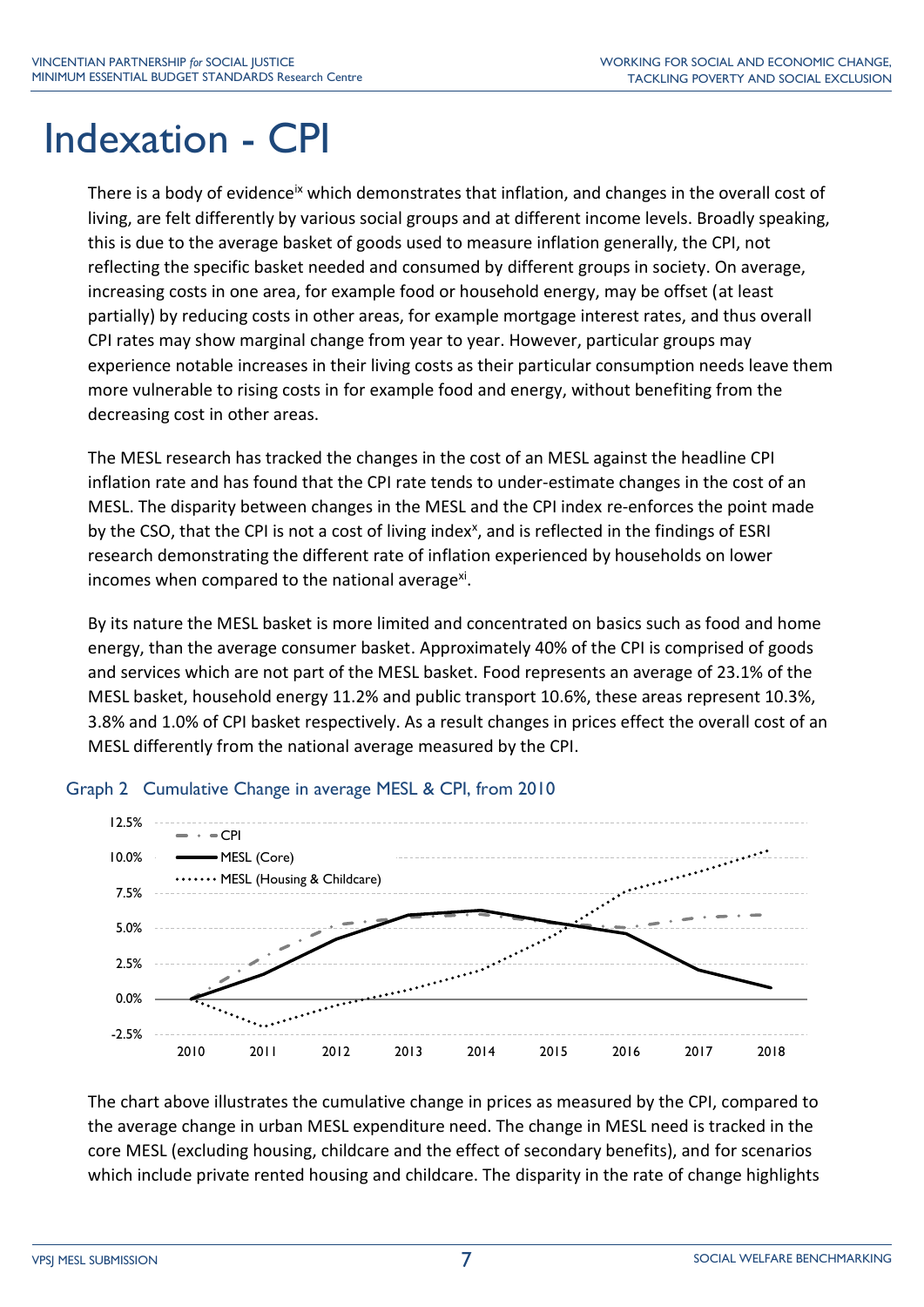the importance of the composition of the basket of goods being tracked in informing how overall living costs and needs are changing.

The above demonstrate that CPI does not provide an appropriate basis for measuring the change in needs and costs for those dependent on social welfare supports and/or on low incomes. Consequently, it is argued that CPI does not provide a suitable reference for the indexation of social welfare supports. Moreover, the VPSJ recommends that the Department consider the examination of determining an appropriate inflation rate for tracking changes in living costs for those social groups on low incomes and / or dependent on social welfare.

# **Conclusion**

In summation, the points outlined in this submission demonstrate the potential of the Minimum Essential Standard of Living data to inform the discourse on social welfare adequacy benchmarking.

The potential for budget standards research to provide crucial evidence in determining the appropriate levels for social welfare supports has previously been recognised. At that time the MESL dataset did not exist, that is no longer the case. The MESL now provides a robust resource, which has been accepted as a credible and valid measure of minimum needs by multiple sectors of society and official Ireland.

Furthermore, the discussion above has outlined how the evidence from the multitude of household types and compositions covered by the MESL data can be practically applied to inform decisions on the structures and relative values of social welfare payments.